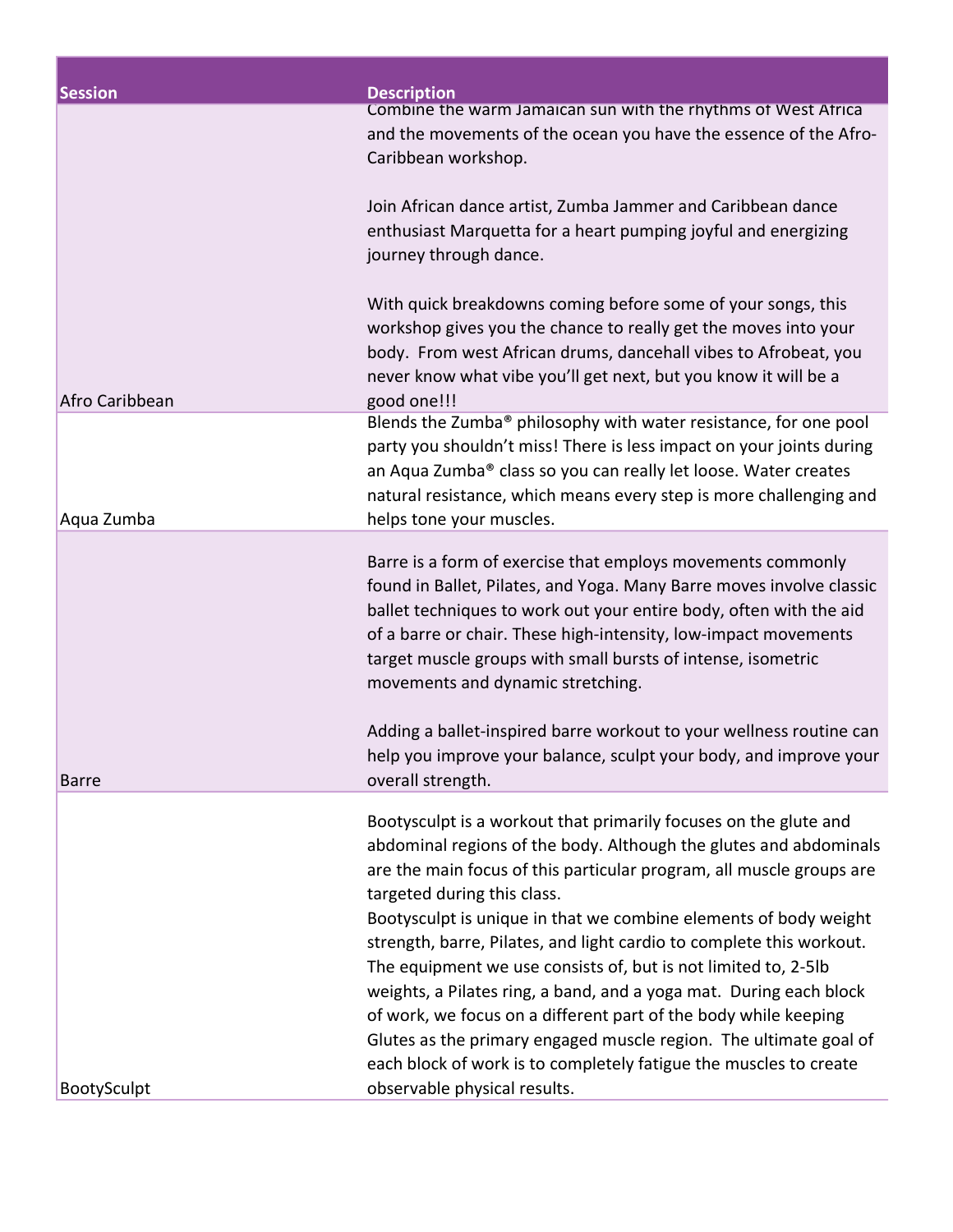| <b>Session</b>             | <b>Description</b>                                                                                                                                                                                                                                                                                                                                                                                                                                                                                                                                                                 |
|----------------------------|------------------------------------------------------------------------------------------------------------------------------------------------------------------------------------------------------------------------------------------------------------------------------------------------------------------------------------------------------------------------------------------------------------------------------------------------------------------------------------------------------------------------------------------------------------------------------------|
| Chair One                  | Chair One Fitness a comprehensive chair-based dance fitness<br>program. Our program was created for individuals who have<br>complications standing during a fitness regimen. This includes<br>senior citizens, people with balance deficits, injuries, disabilities, or<br>suffering from obesity. It is designed to keep individual's mobile to<br>ensure they remain progressive in daily function and/or recovery.<br>This program delivers a fun, musically driven, interactive, full body<br>workout that uplifts people through dance and fitness movements.                 |
| Commit                     | COMMIT Dance Fitness is a dynamic, fun-filled HIIT-style workout<br>that focuses on essential fitness elements created to a variety of<br>popular music, from all over the world, that will inspire everyone to<br>get moving.                                                                                                                                                                                                                                                                                                                                                     |
| <b>Cooking For Fitness</b> | Learn what's in the kitchen of health. Not a nutritional class but a<br>cooking healthier class. We would like and inspire you to cook at<br>home more. This class, we will share our class information and how<br>you can continue to change lives in the kitchen. Of course, sample<br>some goodies.                                                                                                                                                                                                                                                                             |
| Core Fusion/Piyo           | CoreFusion/PiYo are combined classes that can be described as<br>this: CoreFusion is devoted to working the Core, working on<br>Balance, upper and lower body strength, and overall flexibility.<br>Intermittent use of weights and bands is encouraged. The focus is<br>building up a body dynamic of functional daily fitness. PiYo involves<br>sweat, stretch, and strength in a low-impact, body-sculpting<br>workout. It cranks up the intensity and speed of traditional Pilates<br>and Yoga to help shape sleek arms, flat abs, and a lifted butt - no<br>equipment needed. |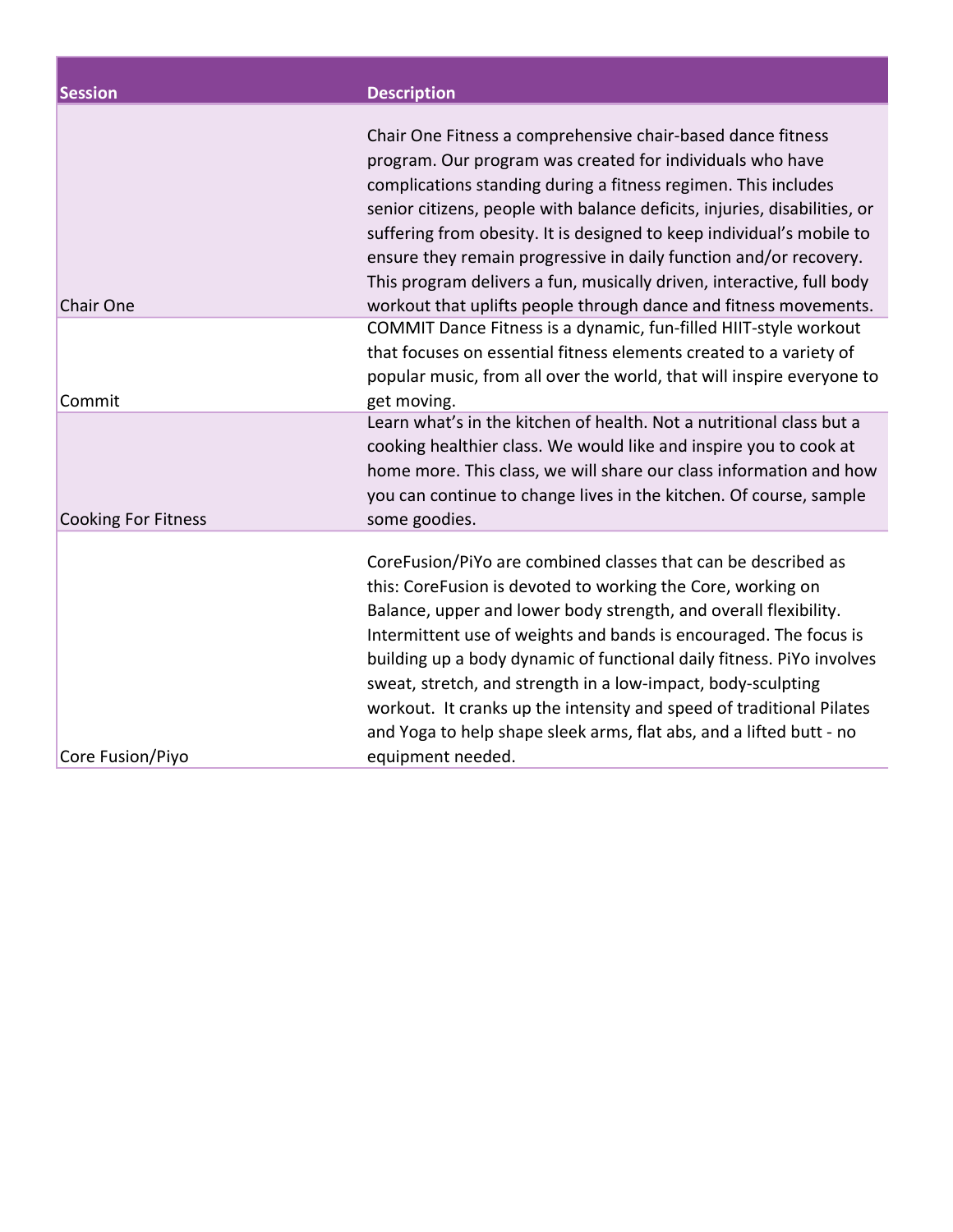| <b>Session</b>          | <b>Description</b>                                                                                                                                                                                                                                                                                                                                                                                                                                    |
|-------------------------|-------------------------------------------------------------------------------------------------------------------------------------------------------------------------------------------------------------------------------------------------------------------------------------------------------------------------------------------------------------------------------------------------------------------------------------------------------|
|                         | EDM BODY FITNESS™ is a dance-to-tone party workout that ignites<br>your inner DJ and invites all party starters to the dancefloor!                                                                                                                                                                                                                                                                                                                    |
|                         | A class that remixes dance, fitness and weights to electronic dance<br>and club beats. Feel the bass that ignites the buildup of energy<br>levels through easy-to-follow progressive moves. Ohh and we like<br>weights too!                                                                                                                                                                                                                           |
|                         | Experience the workout where people build self-confidence, self-<br>exploration, freestyle and get that endorphin-release that music<br>and movement ignites! We'll meet you on the dancefloor!                                                                                                                                                                                                                                                       |
|                         | Connect with us on Instagram/Facebook @edmbodyfitness                                                                                                                                                                                                                                                                                                                                                                                                 |
|                         | EDM BODY FITNESS™ <b>R</b> is a Latina-Founded fitness company based<br>out of Phoenix, AZ. Inspired by movement, the EDM scene, a love<br>for DJ's and powered by fitnessWe are more than a workout. We<br>are a self-confidence builder, a therapeutic release, a social<br>experience meant to be shared amongst friends, to create friends,<br>or just a "Meet you there!" invitation from that random fitness<br>instructor on last week's post! |
| <b>EDM Body Fitness</b> | Want to join the Party Starter crew? Our Party Starter Instructor<br>Program opens registration this Summer 2022. For information and<br>invite please email Hilda Young at Hilda@edmbody.com                                                                                                                                                                                                                                                         |
|                         | Fitkizomba is the only Mind, Body and soul Kizomba dance class in<br>the world!                                                                                                                                                                                                                                                                                                                                                                       |
|                         | It is inspired in music and dance moves from a musical genre<br>originating in Angola in 1984 called Kizomba.<br>Fitkizomba provides a slow paced muscle engaging and non impact<br>type of dance class for participants to create body awareness,                                                                                                                                                                                                    |
| Fitkizomba              | muscle isolations and connection with oneself: The mind, the body<br>and the soul together as one.                                                                                                                                                                                                                                                                                                                                                    |
| <b>Flex Focus</b>       | Strength training using bodyweight and equipment for a dynamic<br>total body conditioning.                                                                                                                                                                                                                                                                                                                                                            |
| <b>HIIT Challenge</b>   | HIIT Challenge is a comprehensive blend of strength, cardio, and<br>resistance workouts organized in minimal-rest circuits. Each interval<br>provides a new target with just enough active-rest to transition into<br>the next exercise. This workout dares you to dig deep with constant<br>movement, focused breathing, and muscle isolation for a full-body<br>challenge you'll be proud you accepted!                                             |
|                         |                                                                                                                                                                                                                                                                                                                                                                                                                                                       |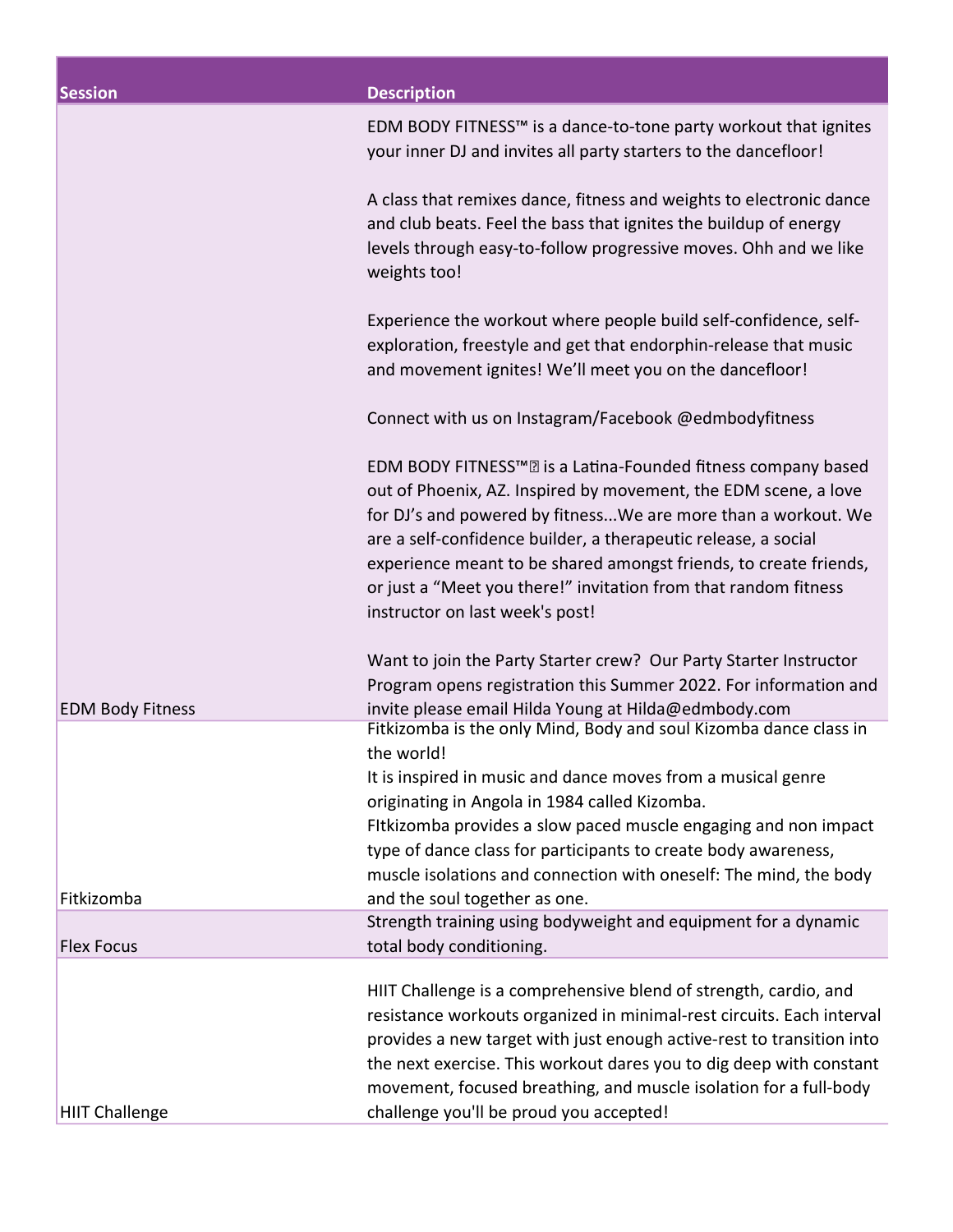| <b>Session</b>                                             | <b>Description</b>                                                                                                                                                                                                                                                                                                                                                                                                                                                                                                                                                 |
|------------------------------------------------------------|--------------------------------------------------------------------------------------------------------------------------------------------------------------------------------------------------------------------------------------------------------------------------------------------------------------------------------------------------------------------------------------------------------------------------------------------------------------------------------------------------------------------------------------------------------------------|
| It's Getting Hot in Here                                   | Continue to Slay as You AGE and break the silence around<br>MENOPAUSE! This class will change your mind set about the<br>"Change of Life". Learn about hormones, unexplained weight gain<br>and why menopause is way more than Hot Flashes. If you are over<br>40, this class is a Must-Have in your arsenal as you approach mid-<br>life. Menopause is not a mid-life crisis; it is a mid-life evaluation.<br>Let's see what you are going to do with the 2nd half of your life!                                                                                  |
| LEVEL UP Your teaching style is your brayour next Fit-Gig! | Ready to level up your cueing, showmanship, and engagement in<br>your classes or events? Join this workshop to learn techniques to<br>create a lasting impression of impact in the G-fit room, studio or                                                                                                                                                                                                                                                                                                                                                           |
| Line Dancing                                               | An easy, fun, cardio dance workout with no dance skill required!<br>Each routine incorporates a sequence of choreographed dance<br>moves that you do in a line, without a partner. Come dance to<br>some old favorites and/or learn some popular dances while getting<br>a full body cardio workout. Line dancing is for everyone.                                                                                                                                                                                                                                 |
| MixxedFit                                                  | It is a people-inspired dance fitness program that is a mix of<br>explosive dancing and boot camp toning.                                                                                                                                                                                                                                                                                                                                                                                                                                                          |
| <b>MUSE: The Experience</b>                                | Muse: The experience is a full body toning experience designed to<br>bring out the temptress in you. More than a workout, it's a self-love<br>expression designed for all levels that prepares you to display an<br>experience for your significant other, or just for you to feel<br>incredibly alluring. Heels, coordination and/or experience aren't<br>required or necessary. All you need is an open mind not to take<br>yourself too seriously & your authentically gorgeous self!                                                                           |
| Refusal to give in Resistance Bands                        | Refusal to give in Resistance Band Training is devoted to keeping<br>you mesmerized by the music so your muscles will refuse to give in.<br>Creating a nostalgic atmosphere with old school R&B, hip hop, 80's<br>and Afro beats will make you forget about the burn. Everyone has<br>different strength capabilities, so the adjustable resistance bands<br>allow you to adjust to your comfort level. Focusing on thighs,<br>glutes, calves, core and balance. Hand weights along with bands is<br>also encouraged. Feel the burn with a grin but don't GIVE IN! |
| Strength & Power                                           | Bring the weight room to the studio! A strength training class<br>specifically choreographed to use barbells and your own body<br>weight to maximize your strength and define the muscles of your<br>body. Each part of your body will get worked separately. Be<br>prepared to leave the class feeling truly strong. Bring the power!                                                                                                                                                                                                                             |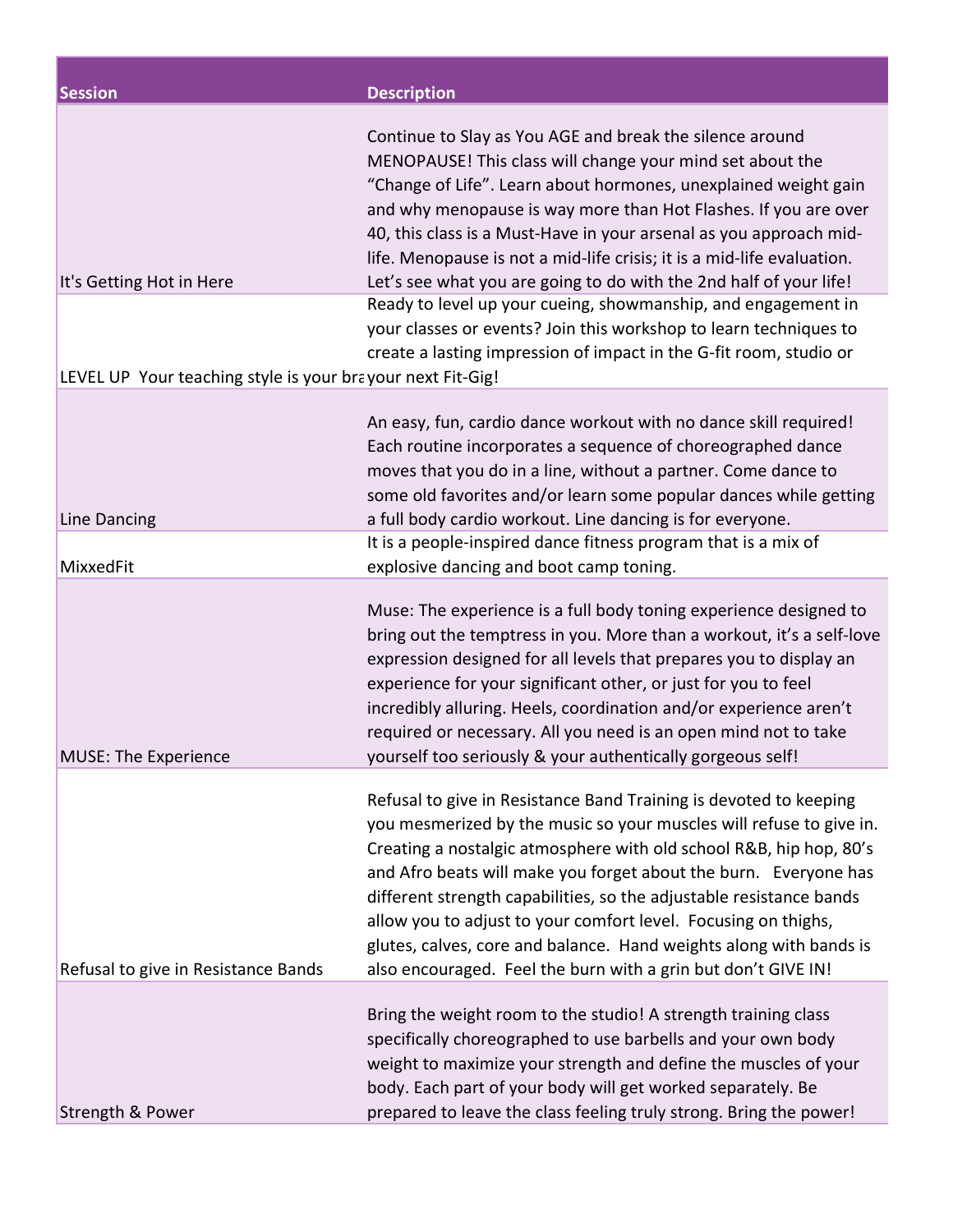| <b>Session</b>                           | <b>Description</b>                                                                                                                                                                                                                                                                                                                                                                                                                                                                                                                                                                                                                                          |
|------------------------------------------|-------------------------------------------------------------------------------------------------------------------------------------------------------------------------------------------------------------------------------------------------------------------------------------------------------------------------------------------------------------------------------------------------------------------------------------------------------------------------------------------------------------------------------------------------------------------------------------------------------------------------------------------------------------|
| <b>STRONG Nation</b>                     | STRONG Nation® combines body weight, muscle conditioning,<br>cardio and plyometric training moves synced to original music that<br>has been specifically designed to match every single move. Every<br>squat, every lunge, every burpee is driven by the music, helping you<br>make it to that last rep, and maybe even five more. Introducing<br>Music-Led Interval Training With most workout programs, music is<br>an afterthought. The music in STRONG Nation was crafted to drive<br>the intensity in a challenging progression that provides a total body<br>workout. The result? A group fitness experience like no other.                           |
| <b>Turn Up Dance Fitness</b>             | The Turn Up is more than just a dance fitness format; it's a<br>movement, to evolve unapologetically, live loudly, dance ruthlessly<br>and OWN our greatness together, while we take our fitness to the<br>next level as we turn all the way up! By combining dance with<br>elements of fitness (dance, HIIT, Toning, and Active Recovery--<br>#CoreFour) in a culture that fosters teamwork, community, and<br>energy we are able to connect and use our workout as therapy, a<br>release, happy hour for that matter, as well as a way to stay active,<br>healthy, and get physical results!                                                              |
| U-Jam                                    | U-Jam Fitness <sup>®</sup> is a cardio dance fitness format that unites world<br>beats with urban flavor as each class feels like a dance party that<br>takes you around the world from Hip Hop, to Bollywood, to K-Pop,<br>and even Old School. U-Jam is a judgment-free format that is for<br>everyone, and you get to choose the level you want to do your<br>fitness. Lace up your kicks and come let the music drive you.<br>It is a High-Intensity Interval Training (HIIT) class that incorporates a<br>variety of calisthenics, weight training, and basic hip hop moves to<br>create routines that are motivating, fun and challenging to a mix of |
| Urban Boot Camp<br>Weight Management 101 | hip hop music.<br>An interactive and informative discussion about the Weight<br>Management Skills, which include motivational strategies, SMART<br>goal setting, positive reinforcement (give yourself credit), mindful<br>eating, mindful exercise and emotional eating, strategies.<br>Participants will leave the session with effective, efficient and<br>affordable strategies for managing their weight.                                                                                                                                                                                                                                              |